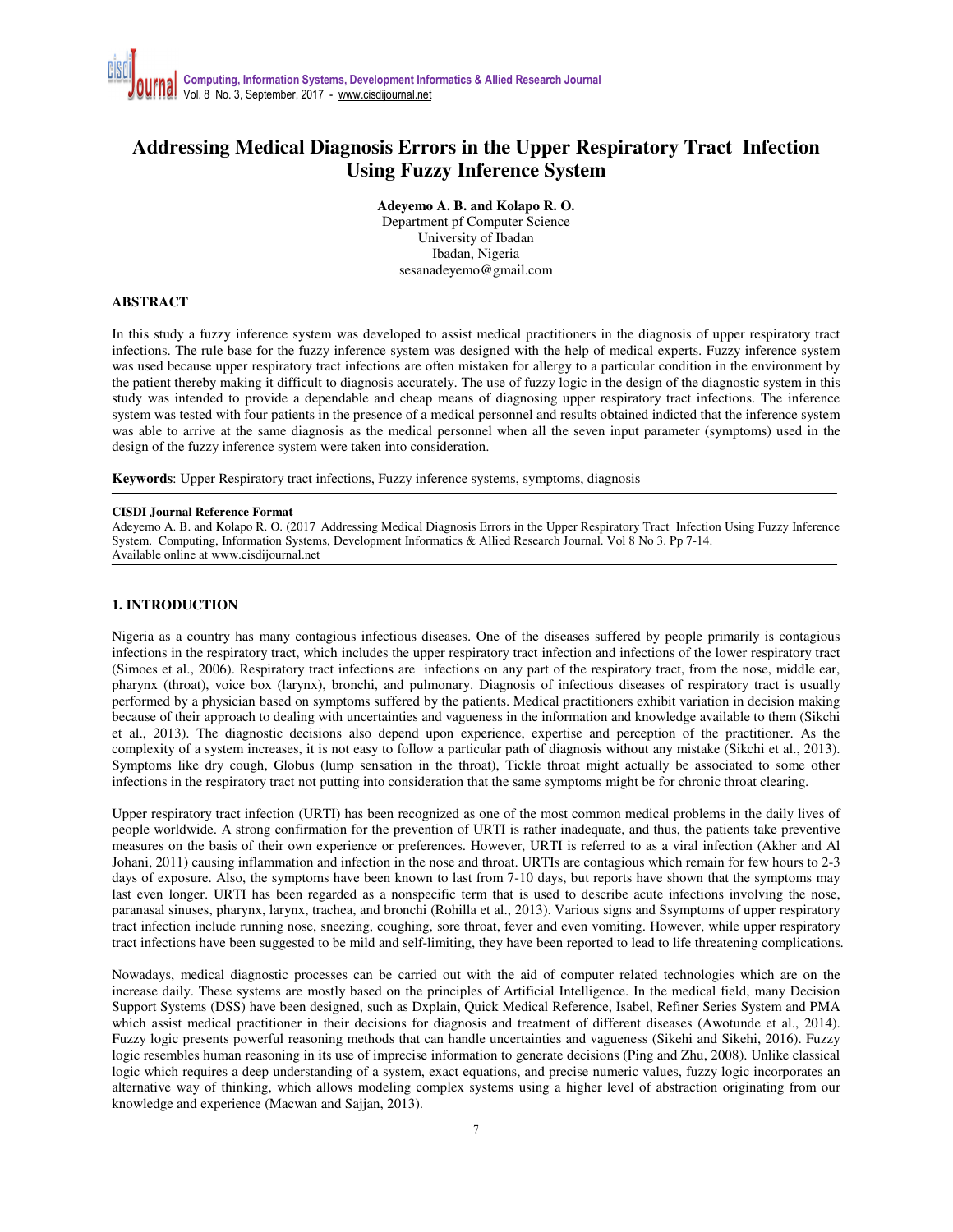Human thought is fuzzy in nature, complete with uncertainties, ambiguities and contradictions (Labrunda and Labrunda, 2008). Two experts might not place the same level of importance on the same piece of information (Labrunda and Labrunda, 2008). According to Aristotelian logic, for a given proposition or state, only two logic values are proposed: true-false, black-white, 1-0. In real life, things are not either black or white but most of the times are grey. Thus in many practical situations, it is convenient to consider intermediate logical values. Fortunately, the traditional idealistic mathematical approach has been improved to accommodate partial truth by the introduction of fuzzy set theory invented by Professor Lotfi A. Zadeh (Zadeh, 1973, 1975, 2008).

Unlike classical set theory, fuzzy set theory is flexible which focuses on the degree of being a member of a set (Hazarika and Dixit, 2015). This simple notion leads to new concepts and ideas through which more realistic mathematical representation can be achieved in describing events observed with uncertainty. Fuzzy logic is a qualitative computational approach which describes uncertainty or partial truth. Using fuzzy logic in medical diagnosis is a promising technique that can easily capture the required medical knowledge and come up with sound diagnostics decisions. Starting from the pioneering publication of Lotfi Zadeh in 1965 (Zadeh, 1965), fuzzy sets have been applied to many fields in which uncertainty plays a key role (Kuncheva, L. I. and Steimann, F. (1999). The diagnosis of disease involves several levels of uncertainty and imprecision, and it is inherent in medicine (Torres and Nieto, 2006). A single disease may manifest itself quite differently, depending on the patient, and with different intensities. A single symptom may correspond to different diseases. On the other hand, several diseases present in a patient may interact and interfere with the usual description of any of the diseases (Torres and Nieto, 2006). The complexity of medical practice makes traditional quantitative approaches of analysis inappropriate. In medicine, the lack of information, and its imprecision, and, many times, contradictory natures are common facts.

The sources of uncertainty can be classified as follows: (1) Information about the patient, (2) Medical history of the patient, which is supplied by the patient and/or his/her family. This is usually highly subjective and imprecise, (3) Physical examination. The physician usually obtains objective data, but in some cases the boundary between normal and pathological status is not sharp, (4) Results of laboratory and other diagnostic tests, but they are also subject to some mistakes, and even to improper behavior of the patient prior to the examination, (5) The patient may include simulated, exaggerated, understated symptoms, or may even fail to mention some of them (Abbod, et al., 2001). The application of fuzzy logic in medicine gained momentum in last two decades when the usefulness of this technique was realized to correlate with the fuzzy nature of this field. Some notable works reported in this field includes those of Eklund et al. (1994), Abbod (2001) and Yoshizawa et al. (1994).

### **2. MATERIALS AND METHODS**

The data used in the study was collected at the Lead City hospital, Ibadan, Oyo State, Nigeria and this included the direct interview of consultants in general medicine. The data collected include various methods for diagnosing infections in the upper respiratory tract and the various signs and symptoms. The following upper respiratory tract symptoms were considered: Fever, Nasal Discharge, Sore Throat, Spit Color, Smelling Catarrh, Difficulty in Breathing and Blood Pressure. Membership Functions are used to map non fuzzy input values to fuzzy linguistic terms such as High, Very high, Average and Low. The mapping allows the use of membership function to quantify the non-fuzzy inputs in linguistic terms. The representation of membership functions graphically may include different shapes such as trapezoidal, Gaussian and piecewise linear. The triangular membership function graph is defined by a lower limit **a**, an upper limit **b**, and a value **m**, where  $\mathbf{a} \leq \mathbf{m} \leq \mathbf{b}$  as shown in figure 1.



**Figure 1: Feature of Membership functions (Source: eMathTeacher, 2016.)**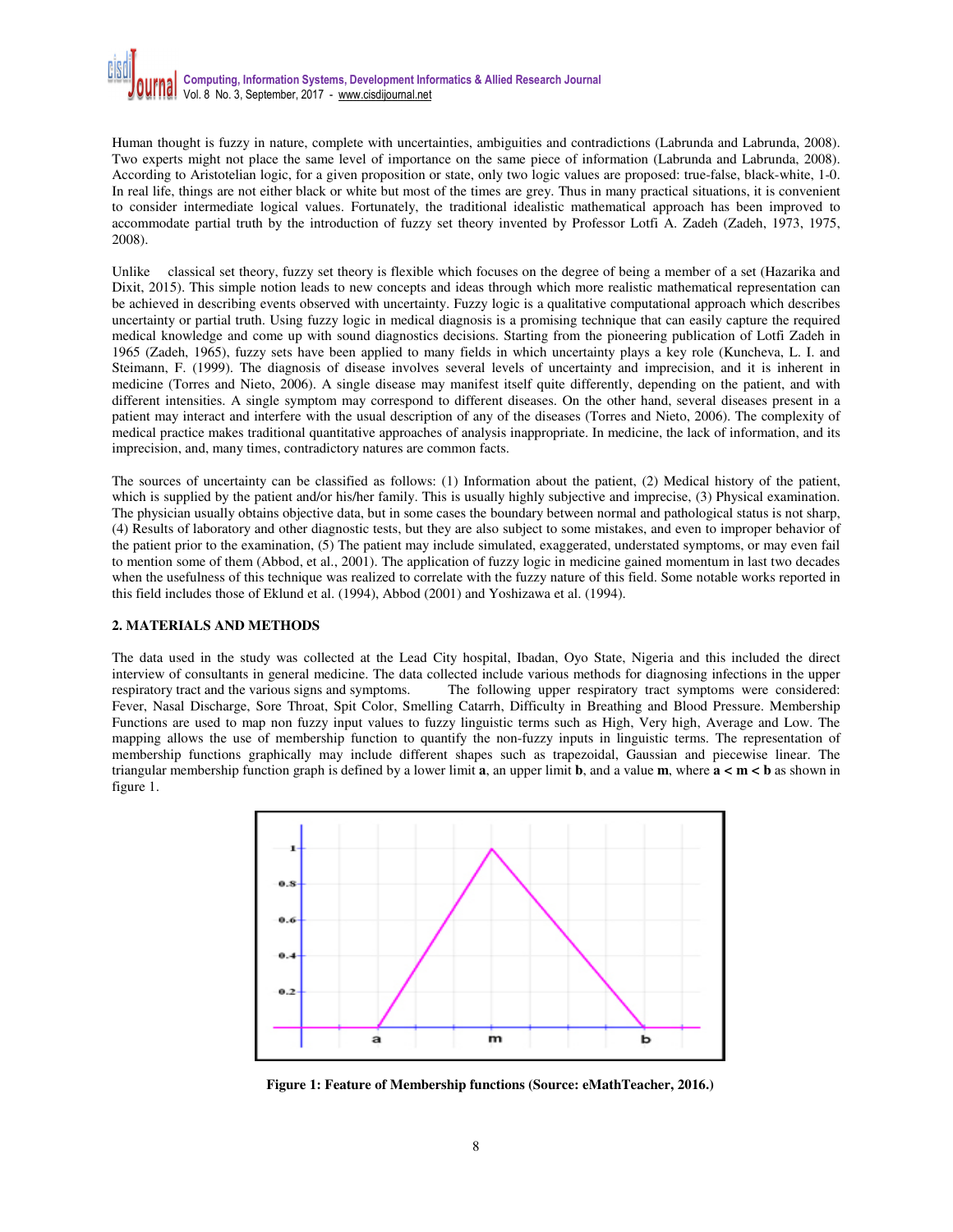Triangular fuzzifiers were used for changing the scalar values to fuzzy sets in the range of 0 and 1. Figure 2 and figure 3 present the representation of the membership functions for fever and blood pressure. Table 1 presents the decision making matrix for the diagnosis of upper respiratory tract infections.



**Figure 2: Representation of fuzzy membership function for fever** 



**Figure 3: Representation of fuzzy membership function for blood pressure**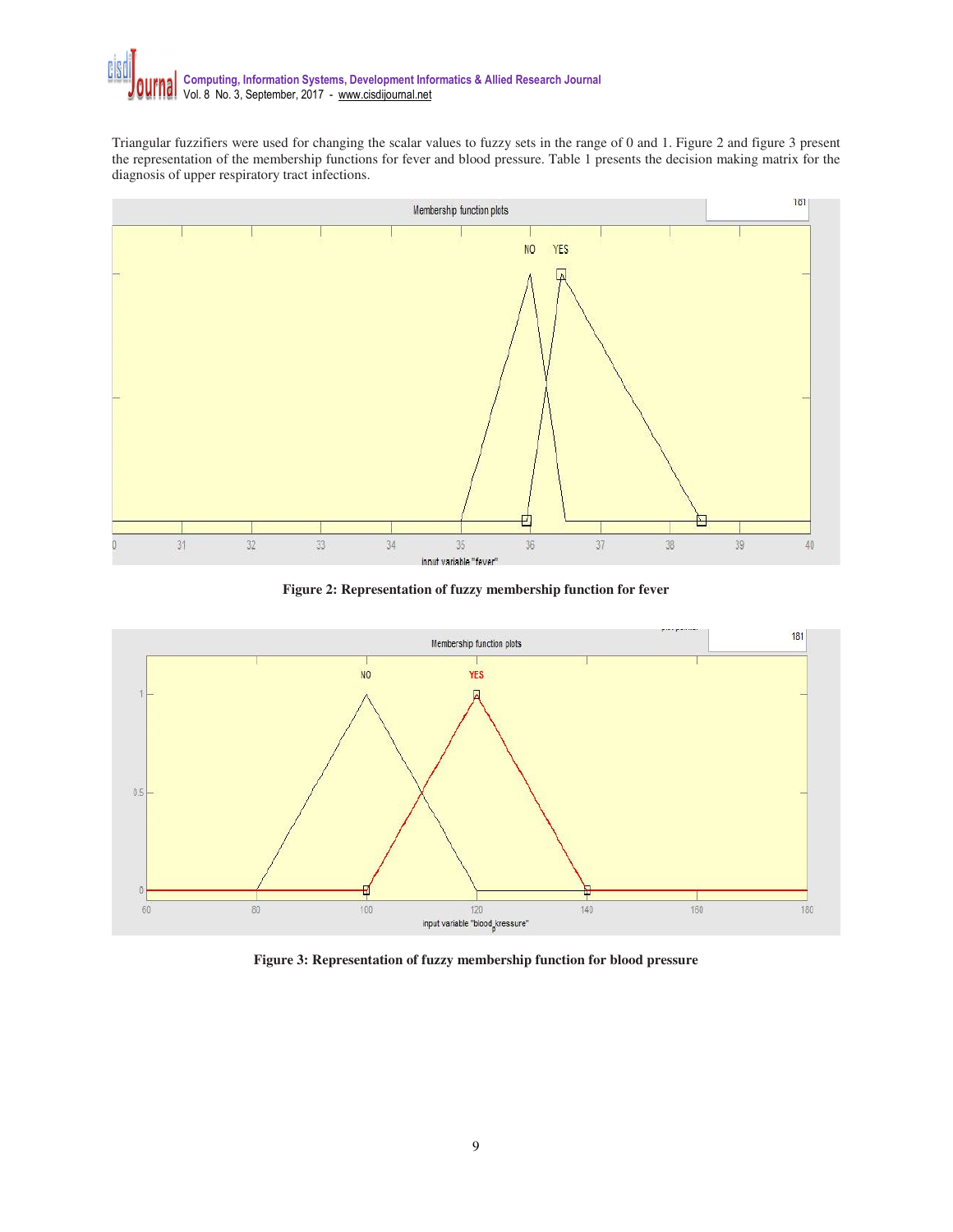|             |      |      | which is presented the compared of the angular of appear temperature, a measurement              |      |      |      |                  |
|-------------|------|------|--------------------------------------------------------------------------------------------------|------|------|------|------------------|
| <b>EVER</b> |      |      | NASAL DISCHARGE SORE THROAT DIFFICULTY IN BREATHING SMELLING CATARRH COLORED SPIT BLOOD PRESSURE |      |      |      | <b>INFERENCE</b> |
| 0.25        | 0.25 | 0.25 | 0.25                                                                                             | 0.25 | 0.25 | 0.25 | <b>NO</b>        |
| 0.25        | 0.25 | 0.25 | 0.25                                                                                             | 0.25 | 0.25 | 0.75 | <b>NO</b>        |
| 0.25        | 0.25 | 0.25 | 0.25                                                                                             | 0.25 | 0.75 | 0.25 | <b>NO</b>        |
| 0.25        | 0.25 | 0.25 | 0.25                                                                                             | 0.25 | 0.75 | 0.75 | <b>NO</b>        |
| 0.25        | 0.25 | 0.25 | 0.25                                                                                             | 0.75 | 0.25 | 0.25 | <b>NO</b>        |
| 0.25        | 0.25 | 0.25 | 0.25                                                                                             | 0.75 | 0.25 | 0.75 | <b>NO</b>        |
| 0.25        | 0.25 | 0.25 | 0.25                                                                                             | 0.75 | 0.75 | 0.25 | <b>NO</b>        |
| 0.25        | 0.25 | 0.25 | 0.25                                                                                             | 0.75 | 0.75 | 0.75 | <b>YES</b>       |
| 0.25        | 0.25 | 0.25 | 0.75                                                                                             | 0.25 | 0.25 | 0.25 | <b>NO</b>        |
| 0.25        | 0.25 | 0.25 | 0.75                                                                                             | 0.25 | 0.25 | 0.75 | <b>NO</b>        |
| 0.25        | 0.25 | 0.25 | 0.75                                                                                             | 0.25 | 0.75 | 0.25 | <b>NO</b>        |
| 0.25        | 0.25 | 0.25 | 0.75                                                                                             | 0.25 | 0.75 | 0.75 | <b>NO</b>        |
| 0.25        | 0.25 | 0.25 | 0.75                                                                                             | 0.75 | 0.25 | 0.25 | <b>NO</b>        |
| 0.25        | 0.25 | 0.25 | 0.75                                                                                             | 0.75 | 0.25 | 0.75 | <b>NO</b>        |
| 0.25        | 0.25 | 0.25 | 0.75                                                                                             | 0.75 | 0.75 | 0.25 | <b>YES</b>       |
| 0.25        | 0.25 | 0.25 | 0.75                                                                                             | 0.75 | 0.75 | 0.75 | <b>YES</b>       |
| 0.25        | 0.25 | 0.75 | 0.25                                                                                             | 0.25 | 0.25 | 0.25 | <b>NO</b>        |
| 0.25        | 0.25 | 0.75 | 0.25                                                                                             | 0.25 | 0.25 | 0.75 | <b>NO</b>        |
| 0.25        | 0.25 | 0.75 | 0.25                                                                                             | 0.25 | 0.75 | 0.25 | <b>NO</b>        |
| 0.25        | 0.25 | 0.75 | 0.25                                                                                             | 0.25 | 0.75 | 0.75 | <b>NO</b>        |
| 0.25        | 0.25 | 0.75 | 0.25                                                                                             | 0.75 | 0.25 | 0.25 | <b>NO</b>        |
| 0.25        | 0.25 | 0.75 | 0.25                                                                                             | 0.75 | 0.25 | 0.75 | <b>NO</b>        |
| 0.25        | 0.25 | 0.75 | 0.25                                                                                             | 0.75 | 0.75 | 0.25 | <b>YES</b>       |
| 0.25        | 0.25 | 0.75 | 0.25                                                                                             | 0.75 | 0.75 | 0.75 | <b>YES</b>       |
| 0.25        | 0.25 | 0.75 | 0.75                                                                                             | 0.25 | 0.25 | 0.25 | <b>YES</b>       |
| 0.25        | 0.25 | 0.75 | 0.75                                                                                             | 0.25 | 0.25 | 0.75 | <b>NO</b>        |
|             |      |      |                                                                                                  |      |      |      |                  |

| Table 1: Decision Making Matrix for the diagnosis of upper respiratory tract infections |  |  |
|-----------------------------------------------------------------------------------------|--|--|
|                                                                                         |  |  |

Two linguistic variables (YES and NO) were used for setting up the IF THEN rules which interprets the decision making matrix. The fuzzy rules obtained are presented:

| Rule 001 | If fever is NO and Nasal discharge is NO and Sore throat is NO and difficulty in breathing is NO and<br>smelling catarrh is NO and colored spit is NO and blood pressure is NO then Upper respiratory tract<br>infections is NO.     |
|----------|--------------------------------------------------------------------------------------------------------------------------------------------------------------------------------------------------------------------------------------|
| Rule 002 | If fever is NO and Nasal discharge is NO and Sore throat is NO and difficulty in breathing is NO and<br>smelling catarrh is YES and colored spit is YES and blood pressure is YES then Upper respiratory tract<br>infections is YES. |
| Rule 003 | If fever is NO and Nasal discharge is NO and sore throat is NO and difficulty in breathing is YES and<br>smelling catarrh is NO and colored spit is NO and blood pressure is NO then upper respiratory tract infection<br>is NO.     |
| Rule 004 | If fever is NO and Nasal discharge is NO and sore throat is NO and difficulty in breathing is YES and<br>smelling catarrh is YES and colored spit is YES and blood pressure is NO the upper respiratory tract<br>infections is YES.  |
| Rule 005 | If fever is NO and Nasal discharge is NO and sore throat is NO and difficulty in breathing is YES and<br>smelling catarrh is YES and colored spit is YES and blood pressure is YES the upper respiratory tract<br>infections is YES. |
| Rule 006 | If fever is NO and Nasal discharge is NO and sore throat is YES and difficulty in breathing is NO and<br>smelling catarrh is YES and colored spit is NO and blood pressure is YES then upper respiratory tract<br>infections is NO.  |
| Rule 007 | If fever is NO and Nasal discharge is NO and sore throat is YES and difficulty in breathing is YES and<br>smelling catarrh is NO and colored spit is YES and blood pressure is NO then upper respiratory tract<br>infection is YES.  |
| Rule 008 | If fever is YES and Nasal discharge NO and sore throat is NO and difficulty in breathing is NO and smelling<br>catarrh is NO and colored spit is NO and blood pressure is NO then upper respiratory tract infection is NO.           |
| Rule 009 | If fever is YES and Nasal discharge is NO and sore throat is YES and difficulty in breathing is NO and<br>smelling catarrh is YES and colored spit is NO and blood pressure is YES.                                                  |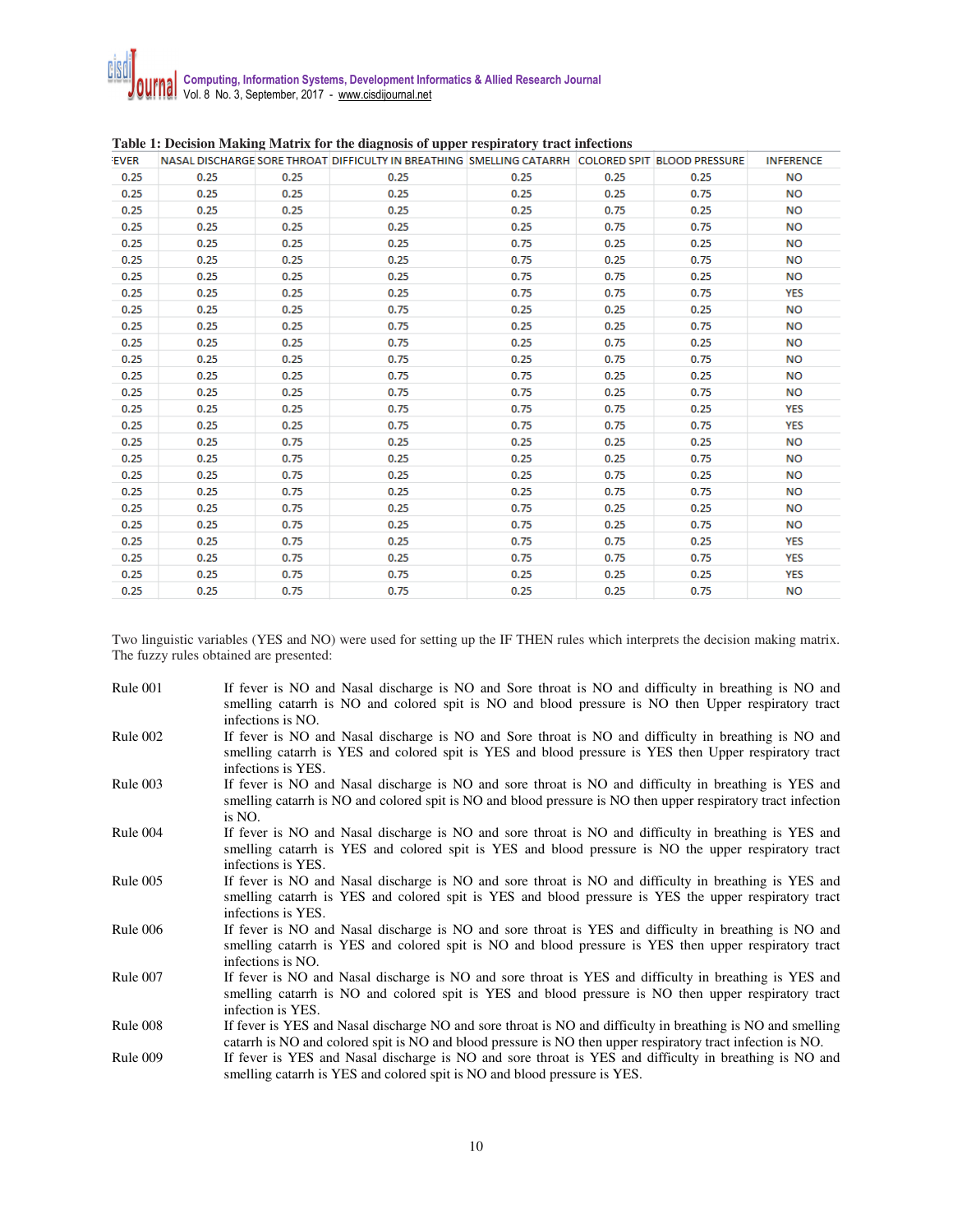# **Computing, Information Systems, Development Informatics & Allied Research Journal**  Vol. 8 No. 3, September, 2017 - www.cisdijournal.net

| Rule 010        | If fever is YES and Nasal discharge is YES and sore throat is NO and difficulty in breathing is NO and<br>smelling catarrh is NO and colored spit is NO and blood pressure is NO then upper respiratory tract infection<br>is NO.      |
|-----------------|----------------------------------------------------------------------------------------------------------------------------------------------------------------------------------------------------------------------------------------|
| Rule 011        | If fever is YES and Nasal discharge is YES and sore throat is NO and difficulty in breathing is NO and<br>smelling catarrh is NO and colored spit is YES and blood pressure is YES then upper respiratory tract<br>infection is NO.    |
| Rule $012$      | If fever is YES and Nasal discharge is YES and sore throat NO and difficulty in breathing is YES and<br>smelling catarrh is NO and colored spit is NO and blood pressure is YES then upper respiratory tract<br>infection is YES.      |
| Rule $013$      | If fever is YES and Nasal discharge is YES and sore throat is NO and difficulty in breathing is YES and<br>smelling catarrh is YES and colored spit is YES and blood pressure is YES then upper respiratory tract<br>infection is YES. |
| Rule 014        | If fever is YES and Nasal discharge is YES and sore throat is YES and difficulty in breathing is NO and<br>smelling catarrh is YES and colored spit is YES and blood pressure is NO then upper respiratory tract<br>infection is NO.   |
| Rule $015$      | If fever is YES and Nasal discharge is YES and sore throat is YES and difficulty in breathing is NO and<br>smelling catarrh is YES and colored spit is YES and blood pressure is YES then upper respiratory tract<br>infection is YES. |
| Rule $016$      | If fever is YES and Nasal discharge is YES and sore throat is YES and difficulty in breathing is YES and<br>smelling catarrh is YES and spit color is NO and blood pressure is NO then upper respiratory tract infection<br>is YES.    |
| Rule 017        | If fever is YES and Nasal discharge is YES and sore throat is YES and difficulty in breathing is YES and<br>smelling catarrh is YES and spit color is YES and blood pressure is NO then upper respiratory tract infection<br>is YES.   |
| Rule 018        | If fever is YES and Nasal discharge is YES and sore throat is NO and difficulty in breathing is NO and<br>smelling catarrh is NO and spit color is YES and blood pressure is YES the upper respiratory tract infection<br>is NO.       |
| <b>Rule 019</b> | If fever is NO and Nasal discharge is YES and sore throat is YES and difficulty in breathing is NO and<br>smelling catarrh is NO and spit color is NO and blood pressure is NO then upper respiratory tract infection is<br>NO.        |

The fuzzy inference engine maps the fuzzy inputs to their respective weighting factors and their associated linguistic variables to determine their degree of membership. The aggregation operator is used to calculate the degree of fulfillment or firing strength of a rule. Fuzzy rule sets have several antecedents that are combined using fuzzy logical operators, such as AND, OR and NOT, though their definitions vary. AND simply uses minimum weight of all the antecedents, while OR uses the maximum value. There is also the NOT operator that subtracts a membership function from 1 to give the complementary function. The degree of truth of the rules were determined for each rule in the fuzzy rules database by evaluating the nonzero minimum values using the AND operator The inference engine evaluates all the rules in the rules base and combines the weighted consequences of all the relevant variables into a single fuzzy set. There are two types of inference techniques: In forward chaining the inference strategy begins with a set of known facts, derives new facts using rules whose premises match the known facts, and continues this process until a goal state is reached or until no further rules have premises that match the known or derived facts. In backward chaining the inference strategy attempts to prove a hypothesis by gathering supporting information.

The Mamdani Inference method was used. The fuzzy inference engine used a forward chaining mechanism to search for the symptoms of upper respiratory tract infections and then derives conclusions based on the rules in the knowledge-base. Defuzzification is the process of converting the fuzzy output from the inference engine to a crisp value. The input to the defuzzification process is a fuzzy set while the output of the defuzzification process is a single number (crisp output). There are six commonly used defuzzifying methods: Centroid of Area (COA), Bisector of Area (BOA), Mean of Maximum (MOM), Smallest of Maximum (SOM), Largest of Maximum (LOM) and Fuzzy c-means (FCM). The Centroid of Area which is also called Center of Area or Center of Gravity technique was used for defuzzification. The technique finds the center of area of the fuzzy output distribution and returns a single output number. This is the most commonly used technique because of its high level of simplicity and accuracy.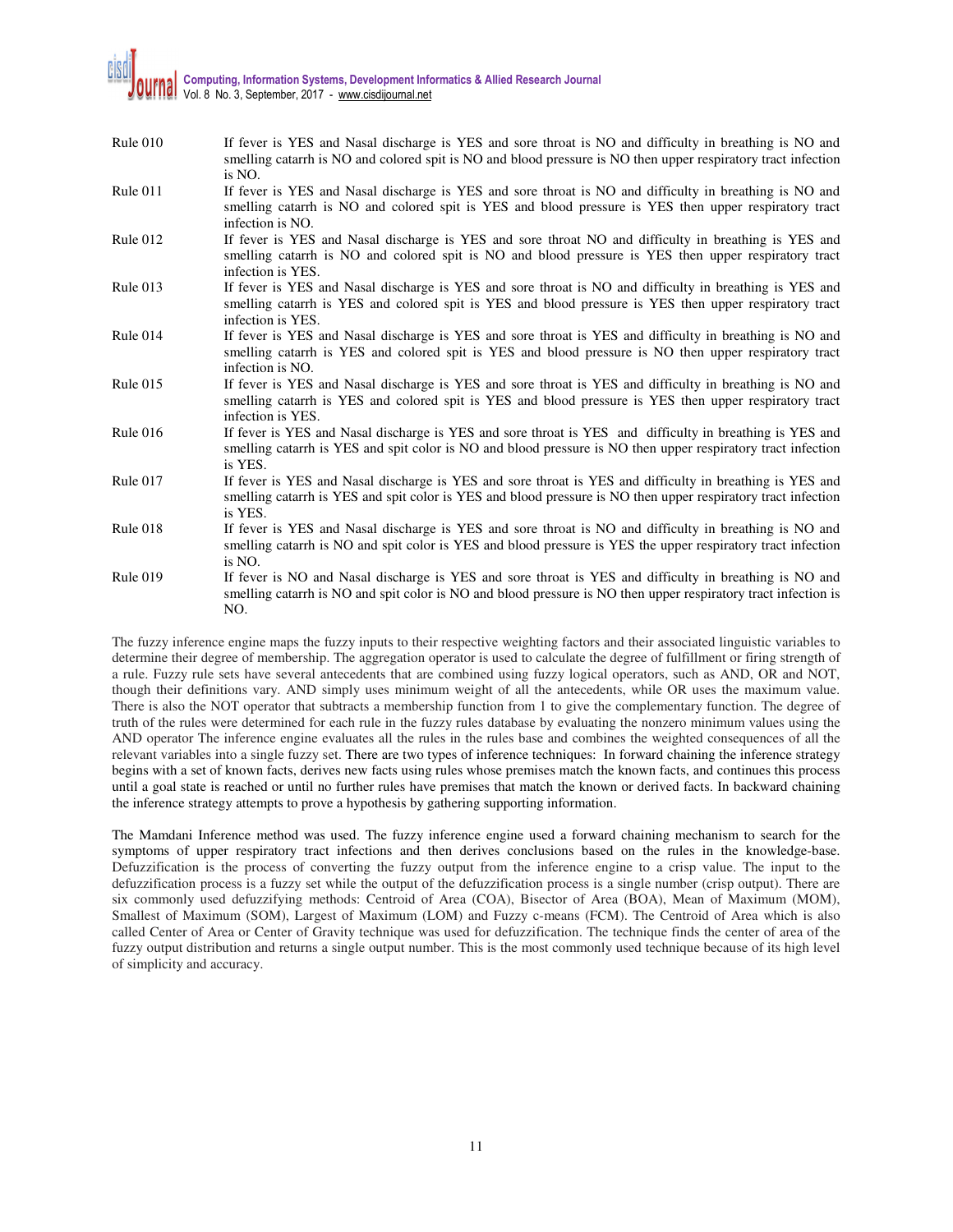

### **3. RESULTS AND DISCUSSION**

The upper respiratory tract diagnosis Fuzzy Inference System was developed using the fuzzy logic toolbox of MATLAB R2013a. Seven membership classes which represent the input variables (Blood Pressure, Fever, Sore Throat, Smelling Catarrh, Colored Spit, Difficulty in Breathing and Nasal Discharge) and output variables were modeled using the triangular membership function. The schematic diagram of the fuzzy inference system is presented in Figure 4.



### **Figure 4: FIS for Upper Respiratory Tract Infection**

Using the fuzzy rule editor, 128 rules were generated for the diagnoses of upper respiratory tract infection. An upper respiratory tract infection fuzzy inference system application was then developed which was used for the diagnosis from symptoms presented as shown in figure 5.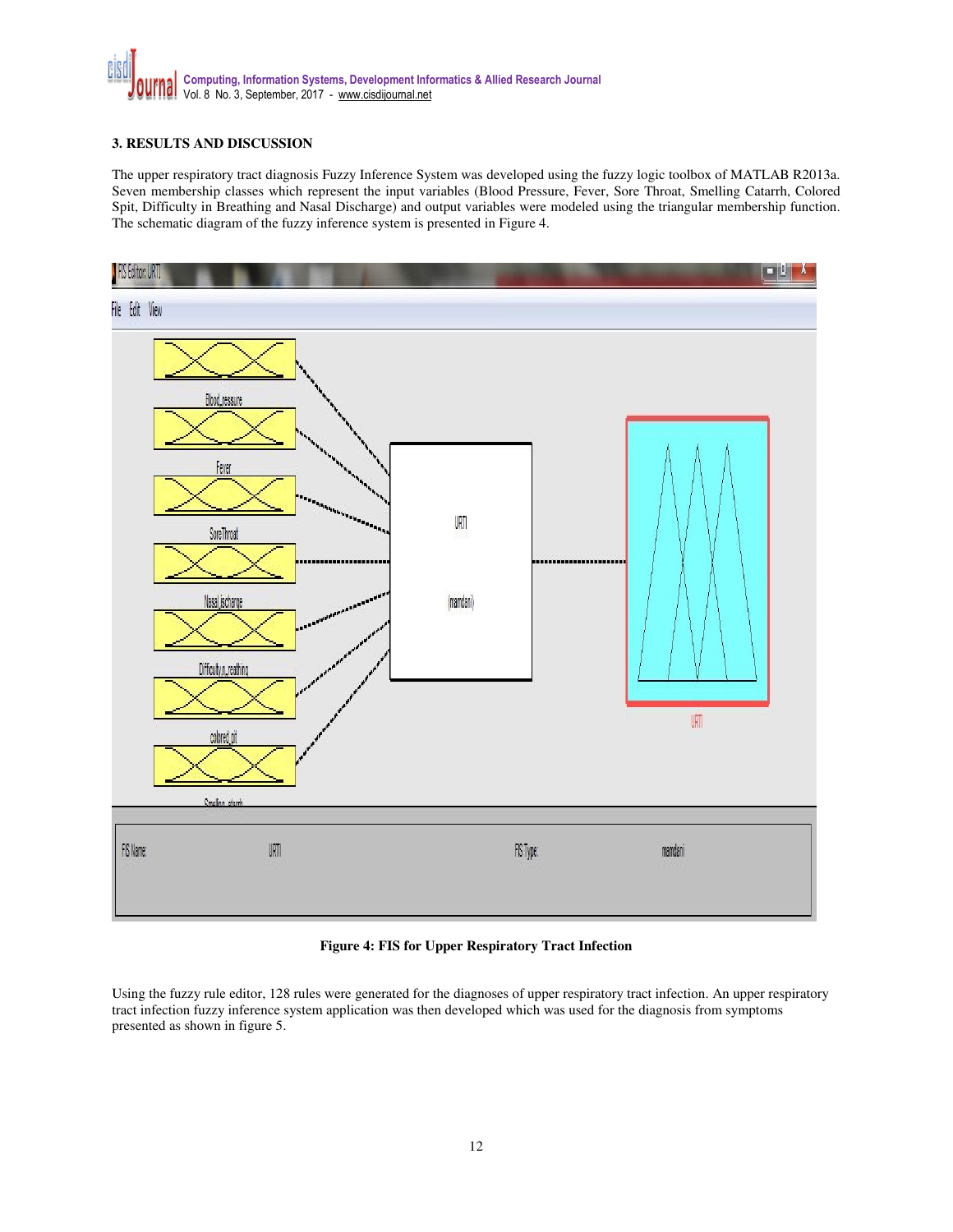

| <b>BI</b> URTII                |                                          |                 |  |
|--------------------------------|------------------------------------------|-----------------|--|
| <b>Symptoms</b>                |                                          |                 |  |
| <b>Blood Pressure</b>          | $\overline{\mathbf{v}}$                  |                 |  |
| Fever                          | $\overline{\mathbf{v}}$                  |                 |  |
| <b>Nasal Discharge</b>         | m                                        |                 |  |
| <b>Sore Throat</b>             | $\overline{\mathbf{v}}$                  |                 |  |
| <b>Difficulty in Breathing</b> | $\overline{v}$                           |                 |  |
| <b>Colored Spit</b>            | F                                        |                 |  |
| <b>Smelling Cattarh</b>        | $\overline{\mathbf{v}}$                  |                 |  |
|                                |                                          | <b>Diagnose</b> |  |
|                                |                                          |                 |  |
|                                | <b>Upper Respiratory Tract Infection</b> |                 |  |

**Figure 5: Graphical User Interface for the FIS diagnosis system** 

To get a diagnosis the relevant symptoms are ticked and the diagnose button is clicked. This activates a callback function which allows the system to check the fuzzy rule base which contains the IF THEN statements from where it draws it inference and displays the diagnose result. The fuzzy inference system was tested using the data (symptoms) presented by four patients who suffer from upper respiratory tract infections. Table 3 shows the diagnosis made by the fuzzy inference system which corresponds to the diagnosis made by the medical expert.

| <b>Blood</b><br>Pressure | Fever | <b>Nasal</b><br>Discharge | Difficulty<br>1n<br>breathing | Colored<br>spit | Sore<br>throat | Smelling<br>cattarh | Diagnosis  | <b>FIS</b> | Report  |
|--------------------------|-------|---------------------------|-------------------------------|-----------------|----------------|---------------------|------------|------------|---------|
| 120                      | 36.5  | 0.5                       | 0.6                           | 0.4             | 0.7            | 0.5                 | <b>YES</b> | 0.5        | Correct |
| 130                      | 36.5  | 0.7                       | 0.6                           | 0.8             | 0.6            | 0.4                 | <b>YES</b> | 0.5        | Correct |
| 100                      | 36.5  | $0.5^{\circ}$             | 0.6                           | 0.4             | 0.7            | 0.5                 | <b>YES</b> | 0.5        | Correct |
| 120                      | 36.5  | 0.7                       | 0.6                           | 0.6             | 0.7            | 0.4                 | <b>YES</b> | 0.5        | Correct |

**Table 3: Performance Evaluation for the fuzzy inference system** 

## **4. CONCLUSION**

An upper respiratory tract fuzzy inference system for the diagnosis of upper respiratory tract infection has been developed and tested. Although the diagnosis of the ailments remains a primary duty of medical personnel, the development of an automated diagnostic system can assist in fast decision making in the diagnosis of the ailment. Furthermore work on the development of the fuzzy logic based medical diagnostic system can be the incorporation of drug prescription/treatment modules which will further help reduce problems associated with hospital consultations, especially where there are not enough medical personnel on ground to attend to patients. .